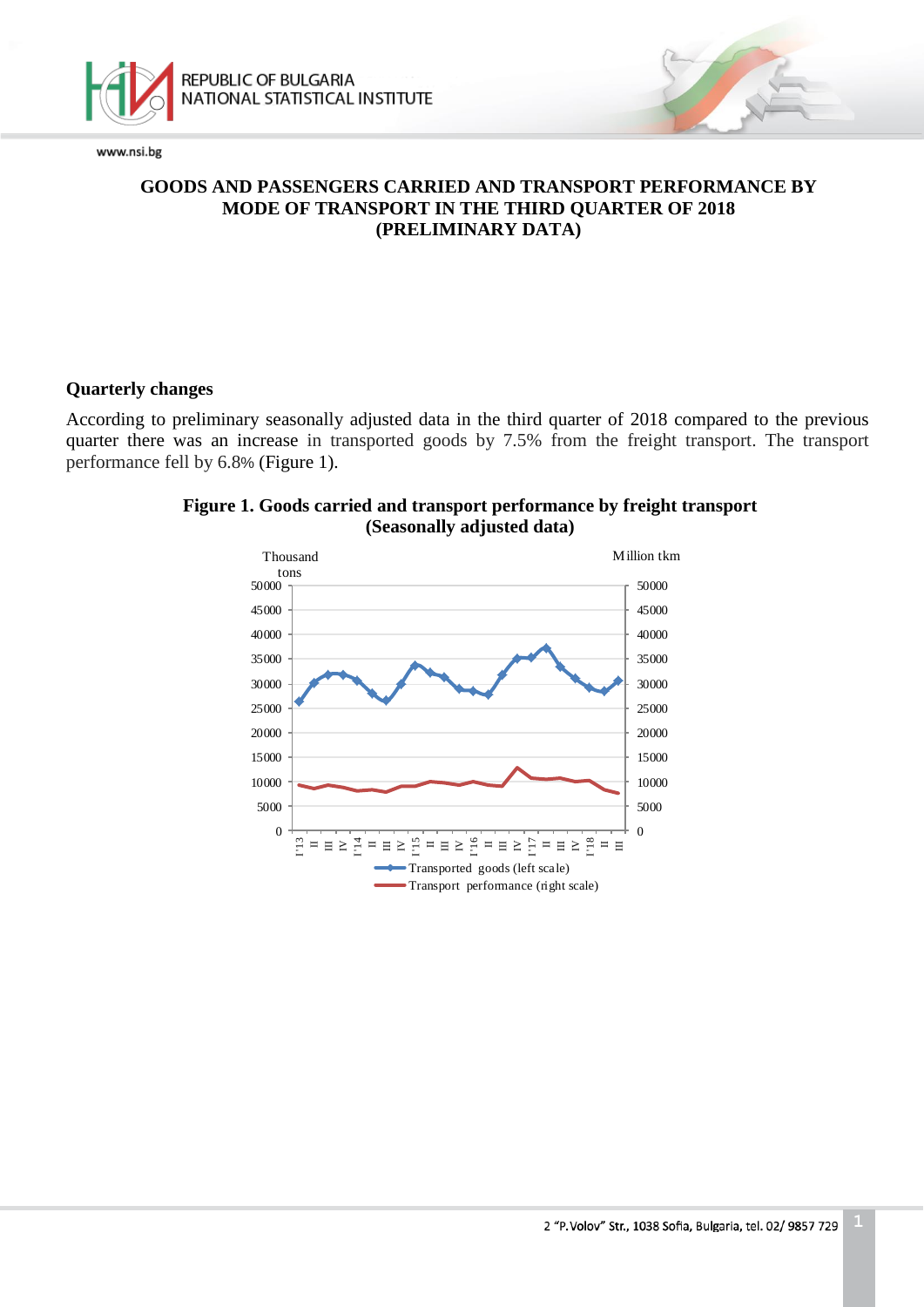

The passengers carried from passenger transport (land, water and urban electrical transport) decreased by 1.7% while the transport performance increased by 3.8% compared to the second quarter of 2018 (Figure 2).

#### $\Xi$  =  $\Xi$   $\Xi$ 그리고 말 그리고 말 그리고 말 그리고 말 그리고 말 Million pkm Thousand passengers Transported passenegrs (left scale) Transport performance (right scale)

# **Figure 2. Transported passengers and transport performance by passenger transport (Seasonally adjusted data)**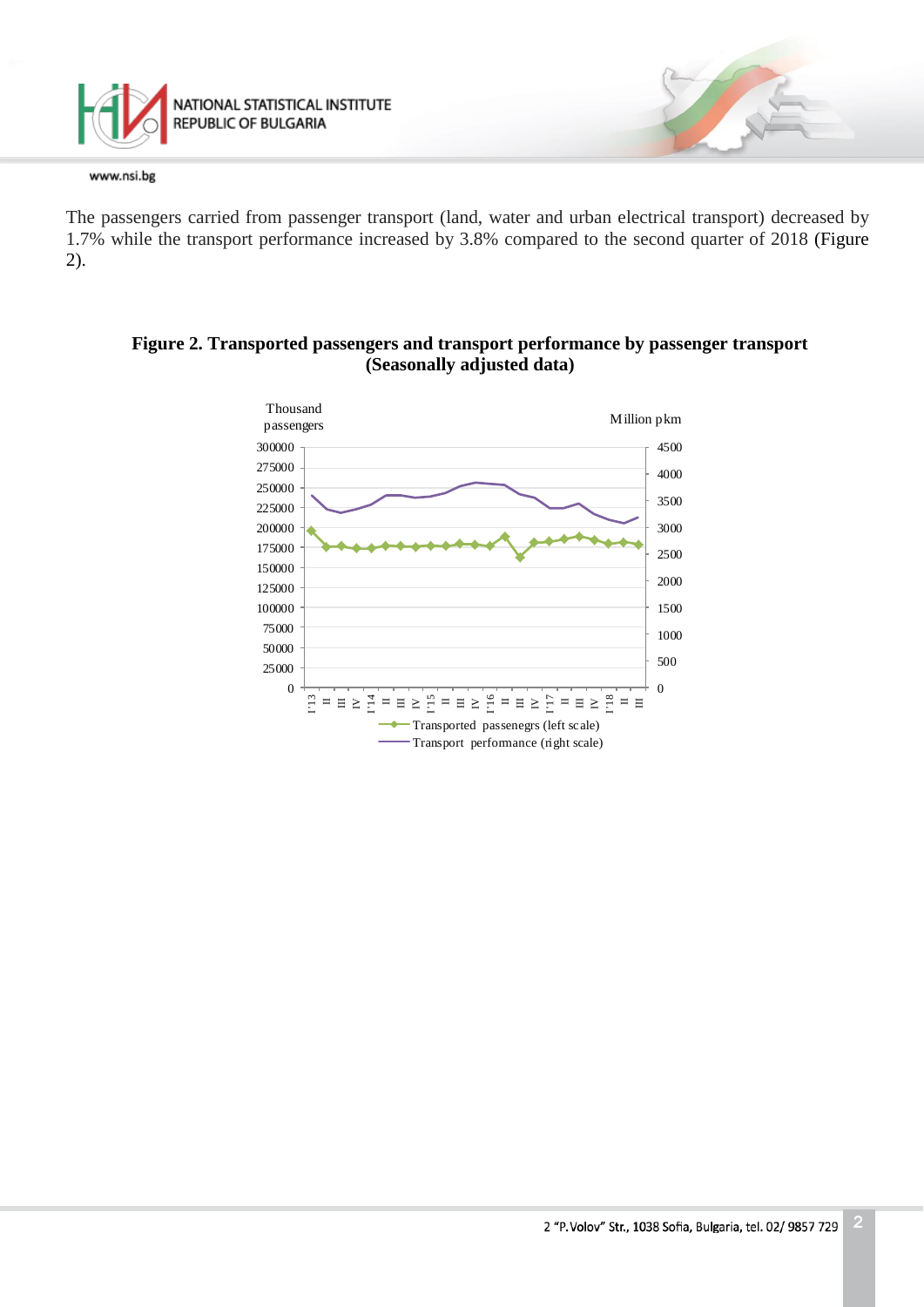

# **Annual changes**

According to preliminary data during the third quarter of 2018 in comparison with the same period of 2017 there was a decrease both in the goods carried and in the transport performance by the **freight** land and water **transport.**

In the third quarter of 2018 the transported passengers and the transport performance by **passenger transport** (land, water and urban electrical transport) decreased compared to the same period of the previous year, respectively by 6.5% and 6.1%.

# **Freight land transport**

In the third quarter of 2018 the **transported goods** by land transport were 31 781.6 thousand tons or by 6.8% less than the corresponding quarter of 2017 (Figure 3), which is mainly due the international carriages of the road transport.

The **transport performance** also fell compared to the same period of 2017 and reached 7 835.5 million tkm (Figure 3).The decrease was due to the less average distance travelled by the international carriages.



# **Figure 3. Transported goods and transport performance by land transport**

# **Freight water transport**

The **transported goods** by maritime and inland waterway transport in the third quarter of 2018 declined by 2.7% in comparison with the same quarter of 2017, due to the decreased volume of transported goods by the maritime transport (Figure 4). **The transport performance** also drop compared to the corresponding period of 2017 and reached 231.2 million tkm, due to the less distance at which the goods both by the maritime and inland waterway transport were transported.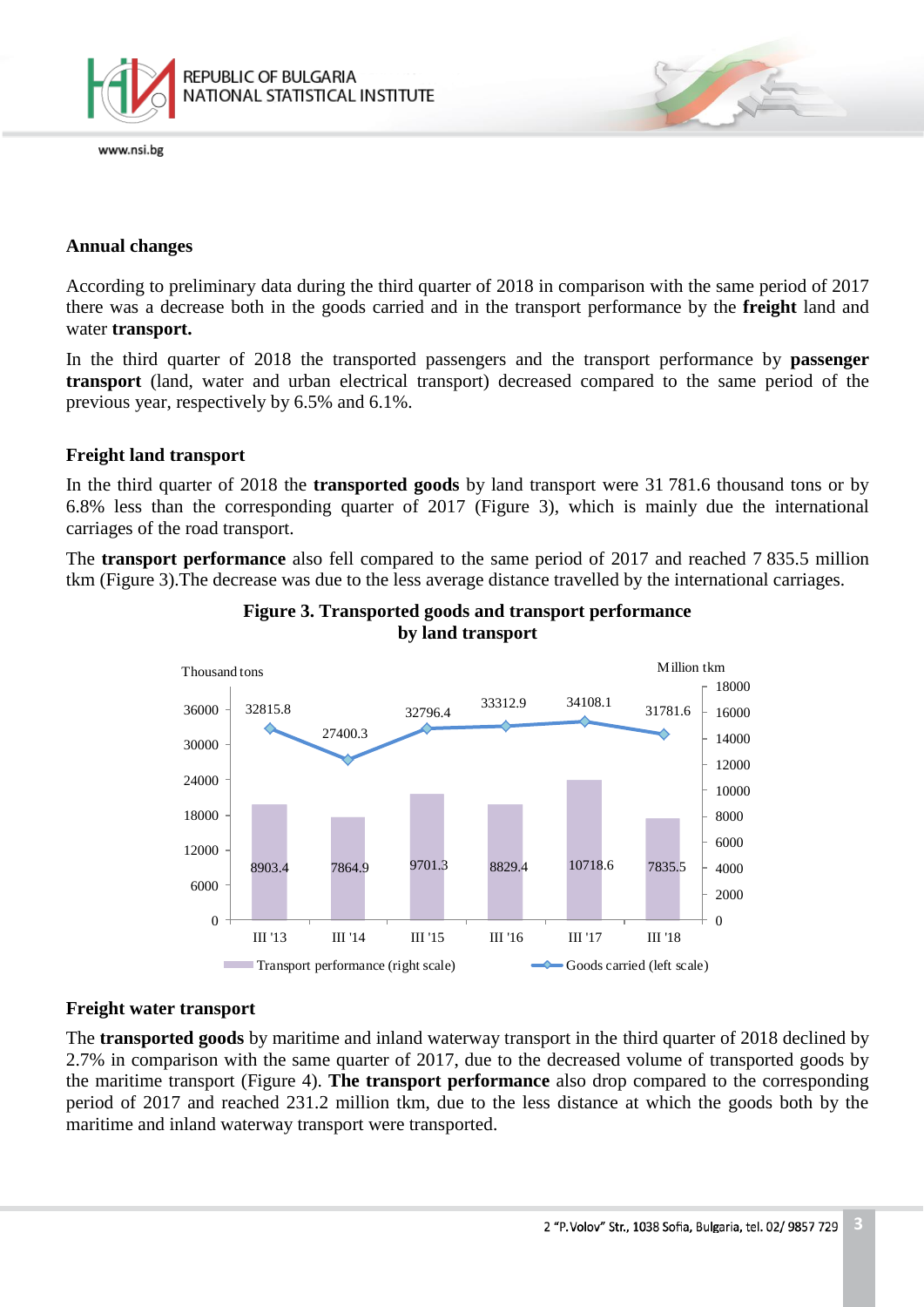



# **Figure 4. Transported goods and transport performance by water transport**

# **Passengers land transport**

In the third quarter of 2018 the **transported passengers** by land transport were 106 135.2 thousand, or 4.0% less than the third quarter of the previous year (Figure 5), which was due to the decreased number of transported passengers by the national carriages of the bus transport.

At the same time the **transport performance** fell by 6.2% in comparison with the corresponding quarter of 2017 and reached 3 137.0 million passenger-kilometres (Figure 5).



# **Figure 5. Transported passengers and transport performance by land transport**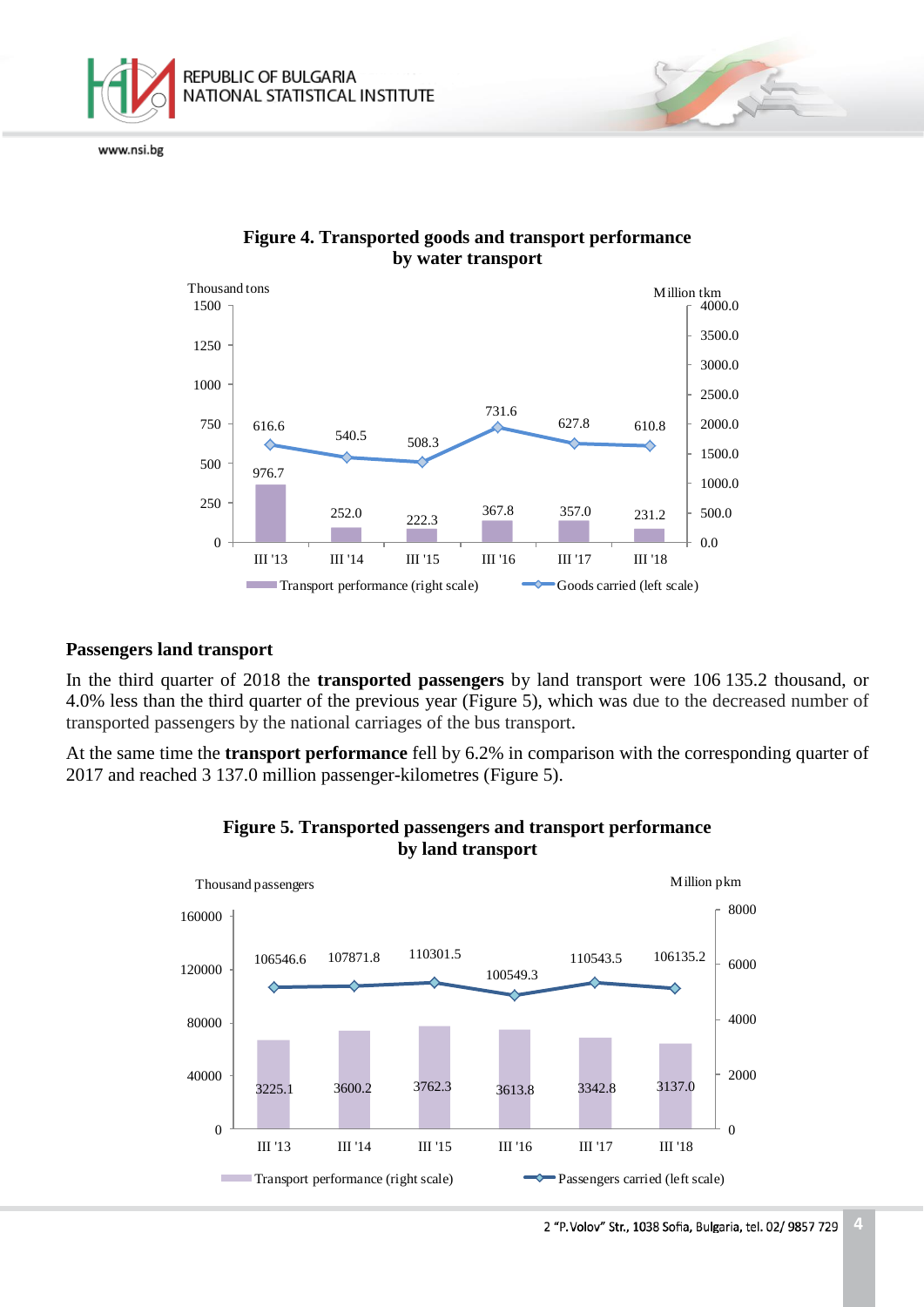

# **Passengers water transport**

In the third quarter of 2018 the **transported passengers** increased by 11.9%. The **transport performance** grew by 4.6% compared to the same quarter of the previous year.



# **Figure 6. Transported passengers and transport performance by water transport**

## **Urban electrical transport**

During the period July - September of 2018 the enterprises performing urban electrical transport (tram, trolleybus and metro) transported 58 906.0 **thousand passengers** or 7 051 thousand passengers less in comparison with the third quarter of 2017 (Figure 7), due to the tram carriages.

The **transport performance** measured in passenger-kilometres also fell (by 5.1%), which was mainly due to the decreased average distance travelled on which the passengers were transported by trolley.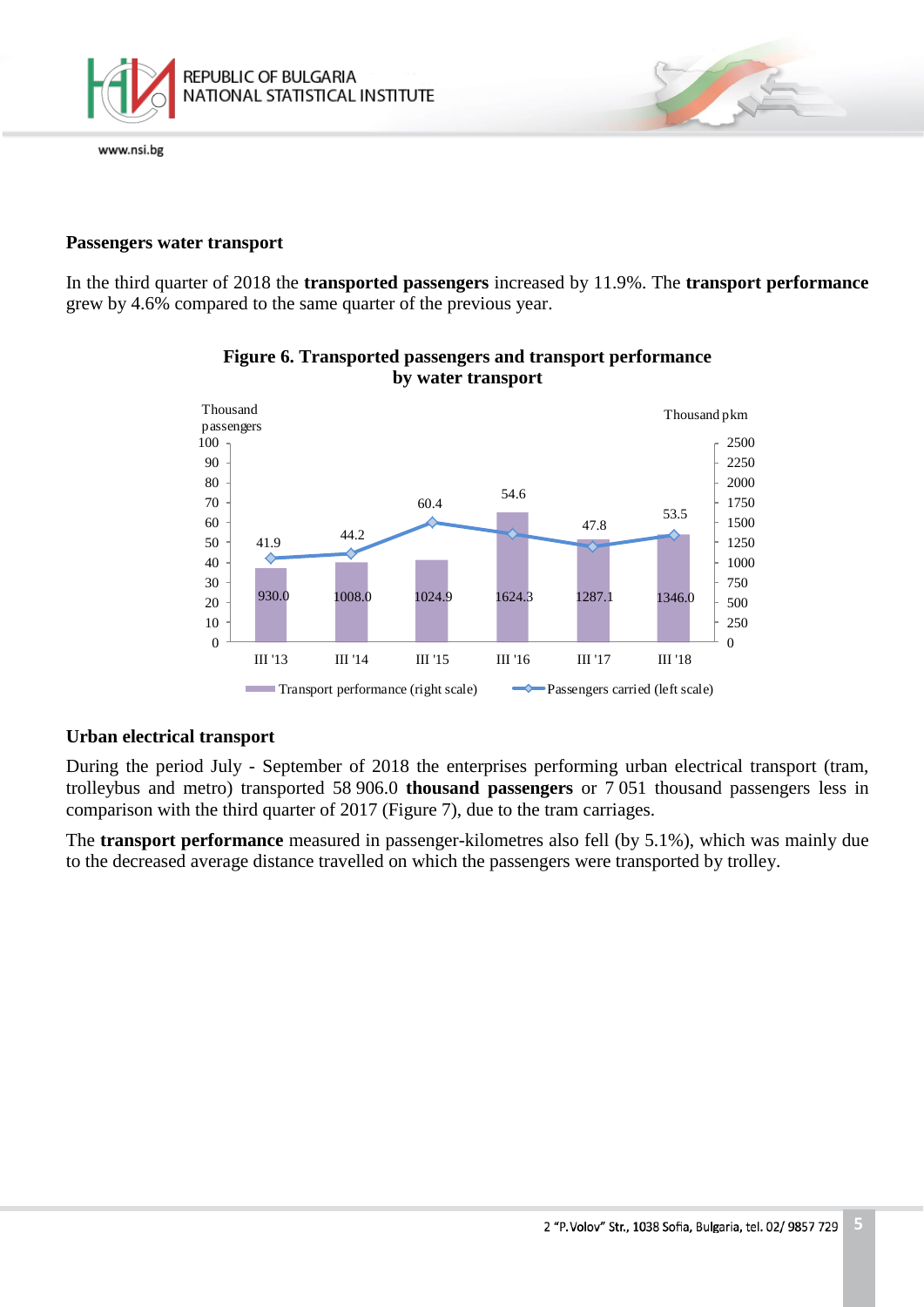



# **Figure 7. Transported passengers and transport performance by urban electrical transport**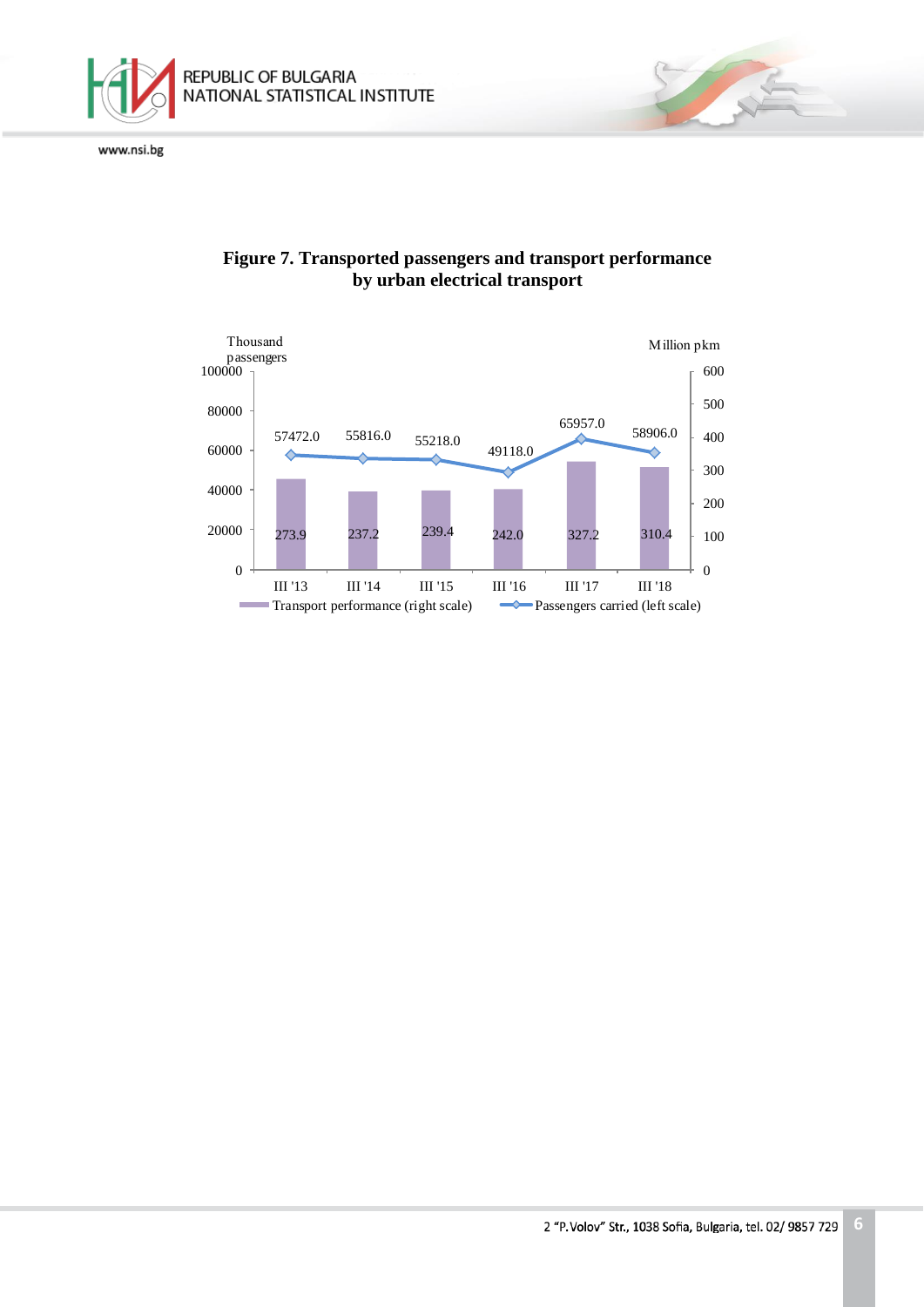

# **Methodological notes**

**Land freight transport** covers the freight carriages by road and rail transport from vehicles with Bulgarian registration as well as transmission of goods by pipelines.

**Land passenger transport** covers the passengers' carriages by road and rail transport from vehicles with Bulgarian registration.

**Water transport** covers the passengers' or freight carriages and transport performance by maritime and IWW vessels with Bulgarian registration.

**Urban electrical transport** includes passengers carried and transport performance of trolleybus transport in the country, tramway transport, and metro in Sofia.

**Goods carried** (tons) - measures the total volume of goods carried **for hire or reward** between two places (place of loading and place of unloading).

**Transport performance of freight transport** (tonne-kilometres) - corresponds to the transportation of one ton over one kilometre.

**Passengers carried** (in numbers) - measures the total number of passengers **with paid fares** carried by the corresponding type of transport between two places (place of embarkation and place of disembarkation).

**Transport performance of passenger transport** (passenger-kilometres) - corresponds to the transportation of one passenger over one kilometre.

Since April 2013 the number of the transported passengers in the urban carriages in Sofia (stolitsa) has been calculated according to a new methodology applied by the 'Centre for urban mobility' AD - Sofia according to which the distribution of the transported passengers from the tram, trolleybus and bus transport and the metro is made on the basis of inquiry survey of the urban carriages. In order a comparability of data to be ensured, data since 2012 have been recalculated according to the new methodology.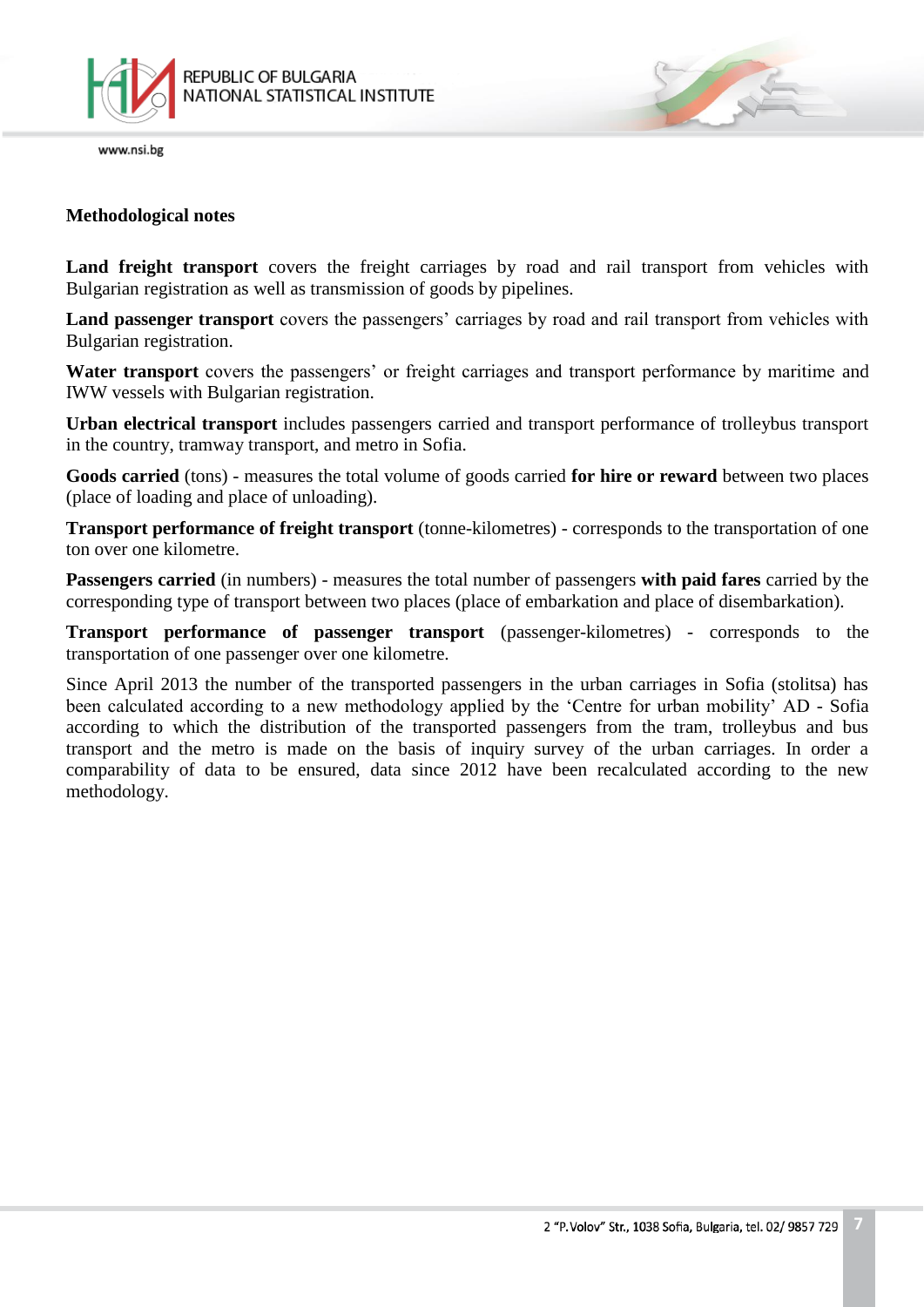

# REPUBLIC OF BULGARIA<br>NATIONAL STATISTICAL INSTITUTE

www.nsi.bg

# **Annex**

# **Table 1**

# **Main indicators of the freight transport activity, third quarter of 2017 and 2018**

| <b>Freight transport</b>                | <b>III-rd</b> quarter<br>2017 | <b>III-rd</b> quarter<br>2018 | <b>Index of change</b><br>compared to the<br>third quarter of 2017 |  |  |
|-----------------------------------------|-------------------------------|-------------------------------|--------------------------------------------------------------------|--|--|
| Land transport - transported goods      |                               |                               |                                                                    |  |  |
| <b>Total - thousand tons</b>            | 34108.1                       | 31781.6                       | 93.2                                                               |  |  |
| National                                | 23030.6                       | 23545.1                       | 102.2                                                              |  |  |
| International                           | 11077.5                       | 8236.5                        | 74.4                                                               |  |  |
| Land transport - transport performance  |                               |                               |                                                                    |  |  |
| <b>Total - million tkm</b>              | 10718.6                       | 7835.5                        | 73.1                                                               |  |  |
| National                                | 2519.4                        | 2625.9                        | 104.2                                                              |  |  |
| International                           | 8199.2                        | 5209.6                        | 63.5                                                               |  |  |
| Water transport - transported goods     |                               |                               |                                                                    |  |  |
| <b>Total - thousand tons</b>            | 627.8                         | 610.8                         | 97.3                                                               |  |  |
| National                                | 0.0                           | 0.7                           | 0.0                                                                |  |  |
| International                           | 627.8                         | 610.1                         | 97.2                                                               |  |  |
| Water transport - transport performance |                               |                               |                                                                    |  |  |
| <b>Total - million tkm</b>              | 357.0                         | 231.2                         | 64.8                                                               |  |  |
| National                                | 0.0                           | 0.5                           | 0.0                                                                |  |  |
| International                           | 357.0                         | 230.7                         | 64.6                                                               |  |  |